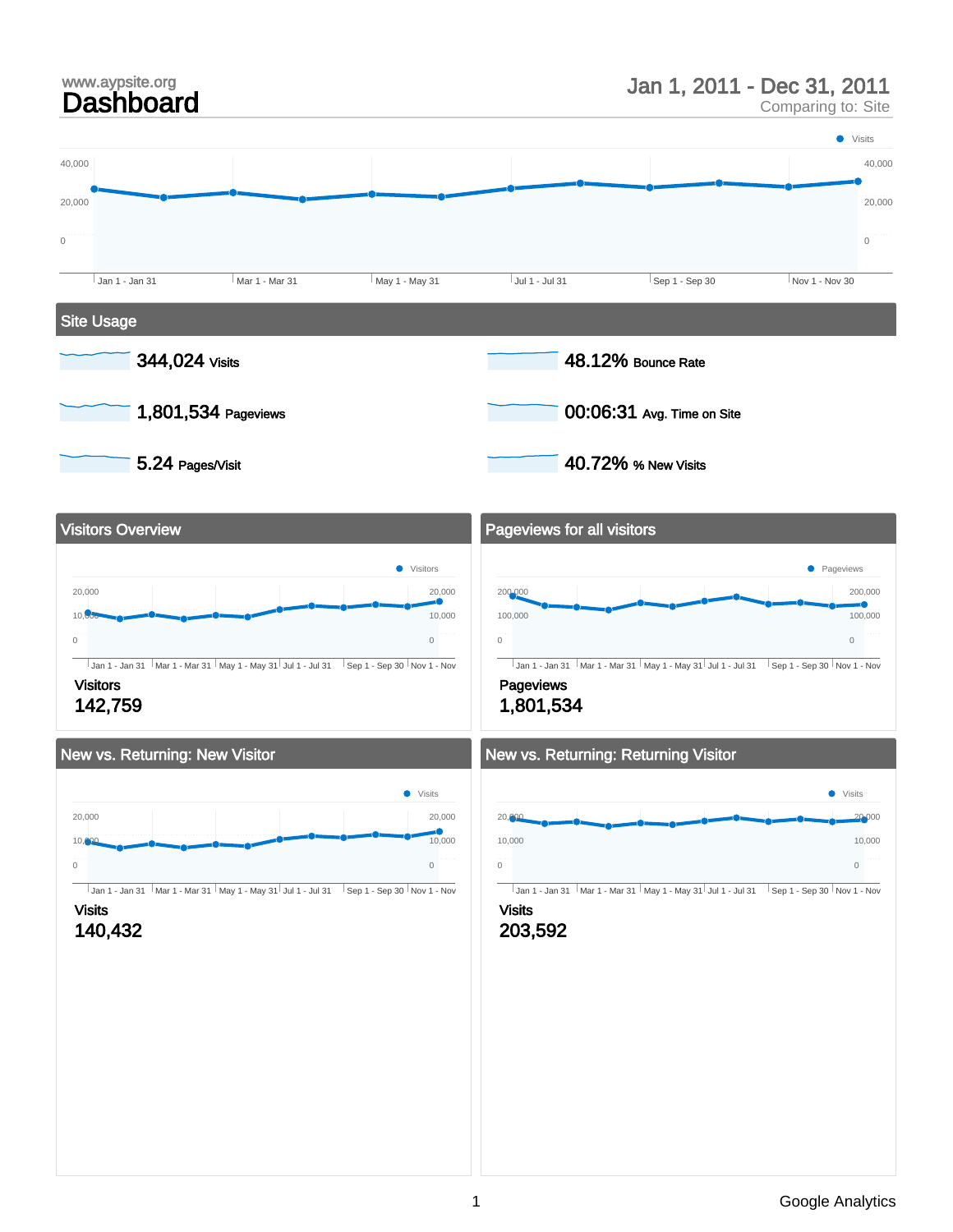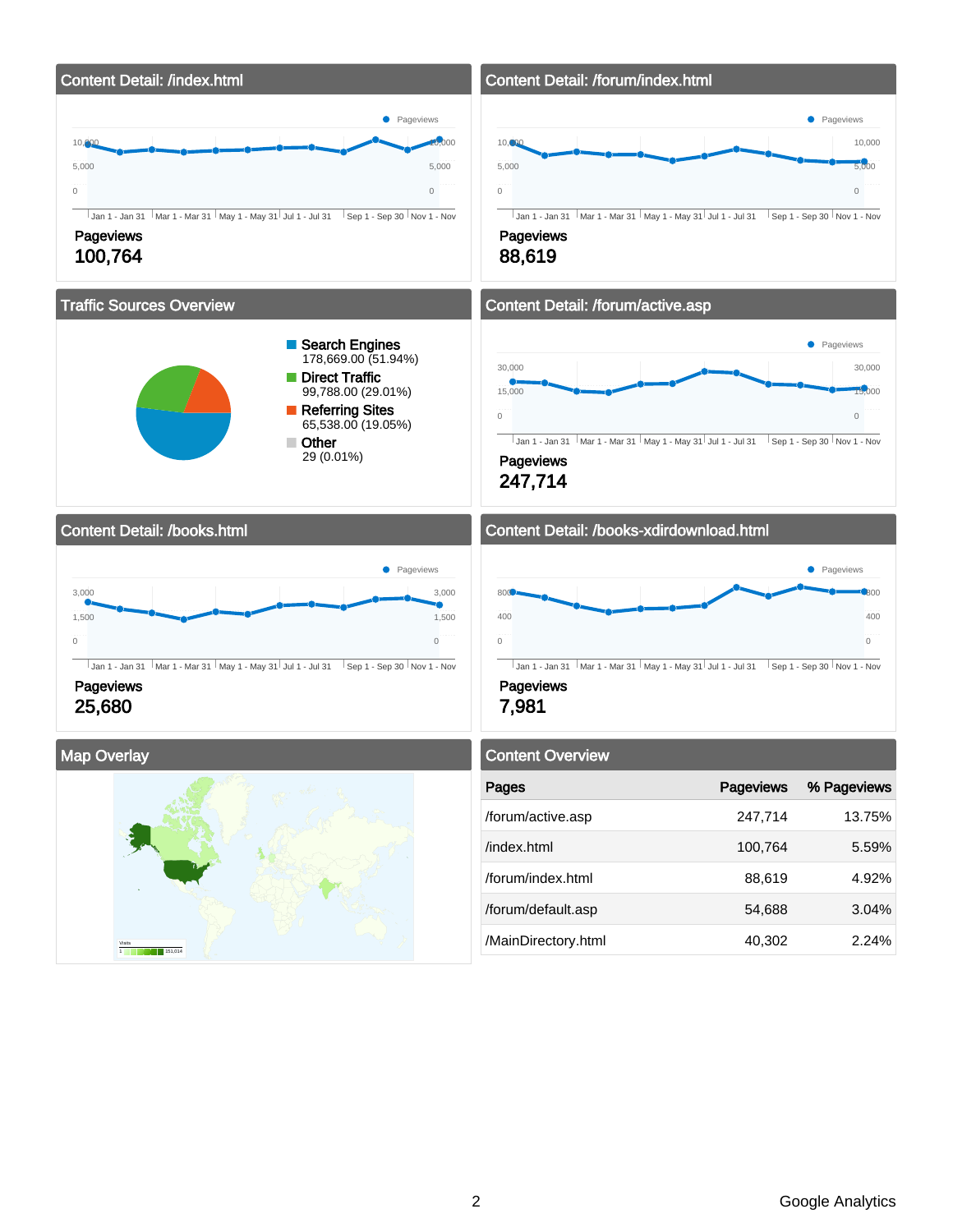### www.aypsite.org<br>Visitors Overview www.aypsite.org<br> **Visitors Overview State State State Comparing to: Site** Jan 1, 2011 - Dec 31, 2011



### 142,759 people visited this site

| 344,024 Visits                   |
|----------------------------------|
| 142,759 Absolute Unique Visitors |
| 1,801,534 Pageviews              |
| 5.24 Average Pageviews           |
| 00:06:31 Time on Site            |
| 48.12% Bounce Rate               |
| <b>40.72% New Visits</b>         |

### Technical Profile

| <b>Browser</b>    | <b>Visits</b> | % visits |
|-------------------|---------------|----------|
| Firefox           | 103,491       | 30.08%   |
| Internet Explorer | 84,752        | 24.64%   |
| Safari            | 69,067        | 20.08%   |
| Chrome            | 64,198        | 18.66%   |
| Opera             | 7,949         | 2.31%    |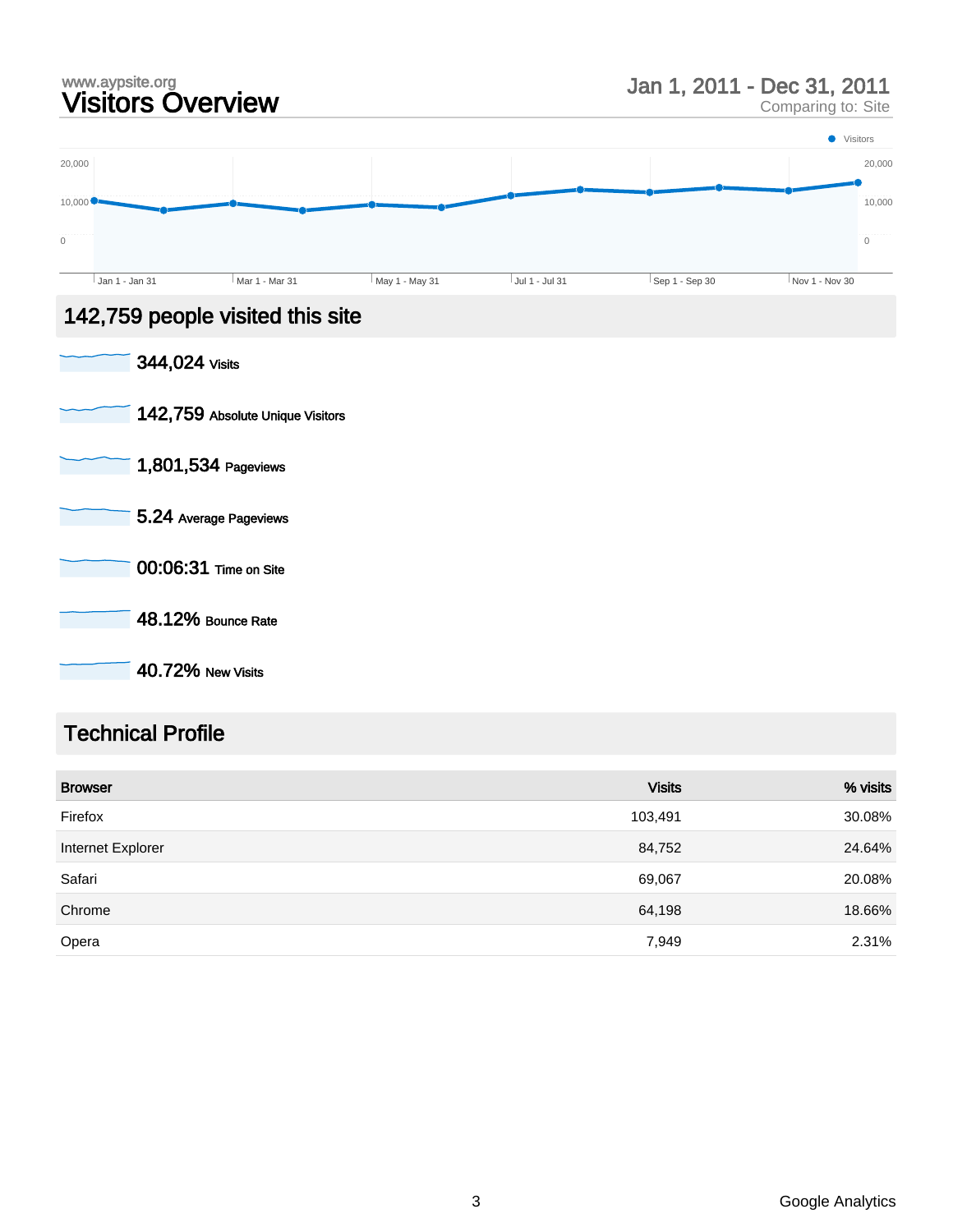### www.aypsite.org New vs. Returning:

New Visitor

Jan 1, 2011 - Dec 31, 2011

Comparing to: Site



### This visitor type sent 140,432 visits

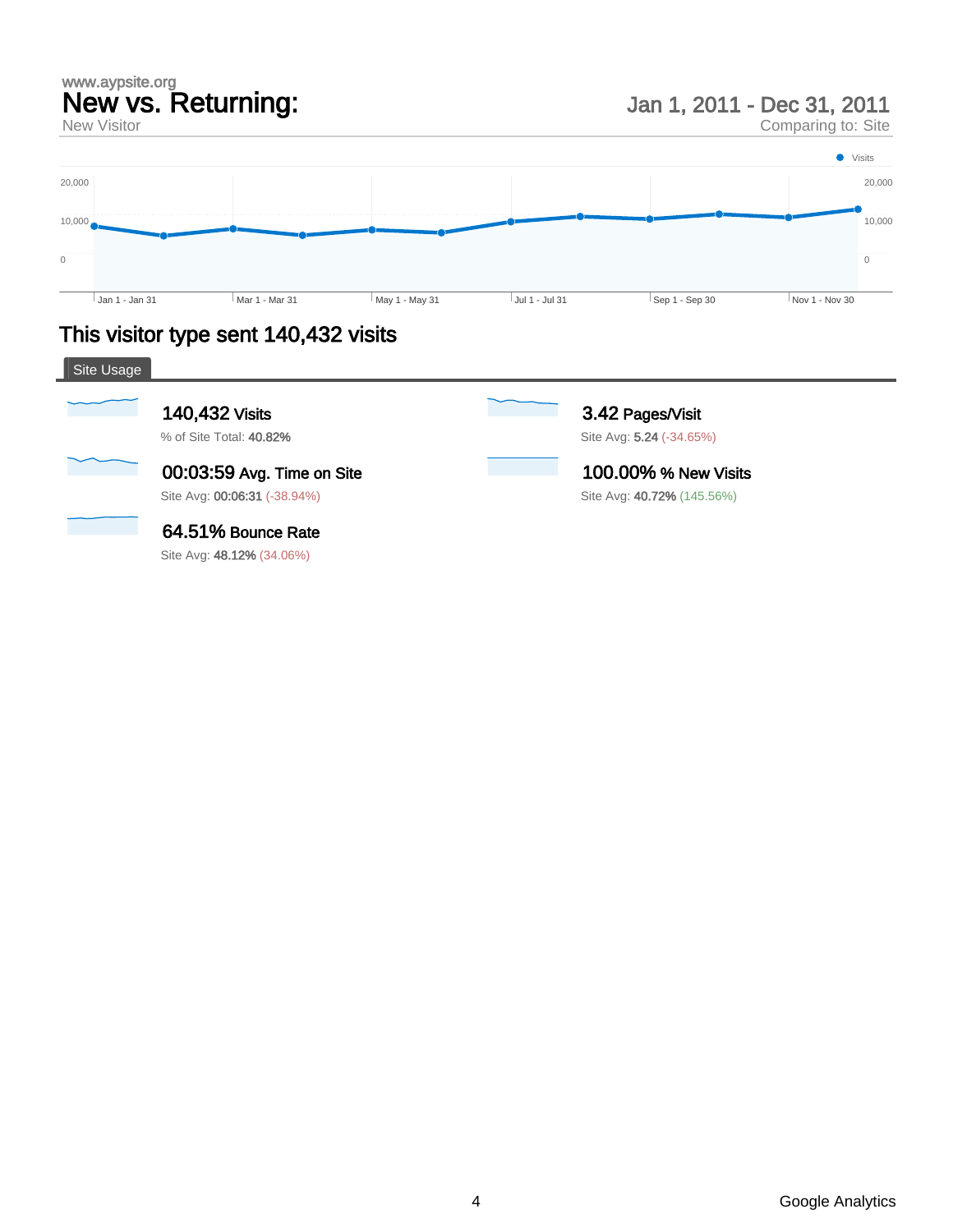### www.aypsite.org Content Detail: /index.html Jan 1, 2011 - Dec 31, 2011 Comparing to: Site  $\boldsymbol{0}$ 5,000 10,000  $\overline{0}$ 5,000  $10,000$ Jan 1 - Jan 31 Mar 1 - Mar 31 May 1 - May 31 Jul 1 - Jul 31 Sep 1 - Sep 30 Nov 1 - Nov 30 **•** Pageviews

### This page was viewed 100,764 times

100,764 Pageviews 85,406 Unique Views 00:01:17 Time on Page 40.62% Bounce Rate 37.99% % Exit \$0.00 \$ Index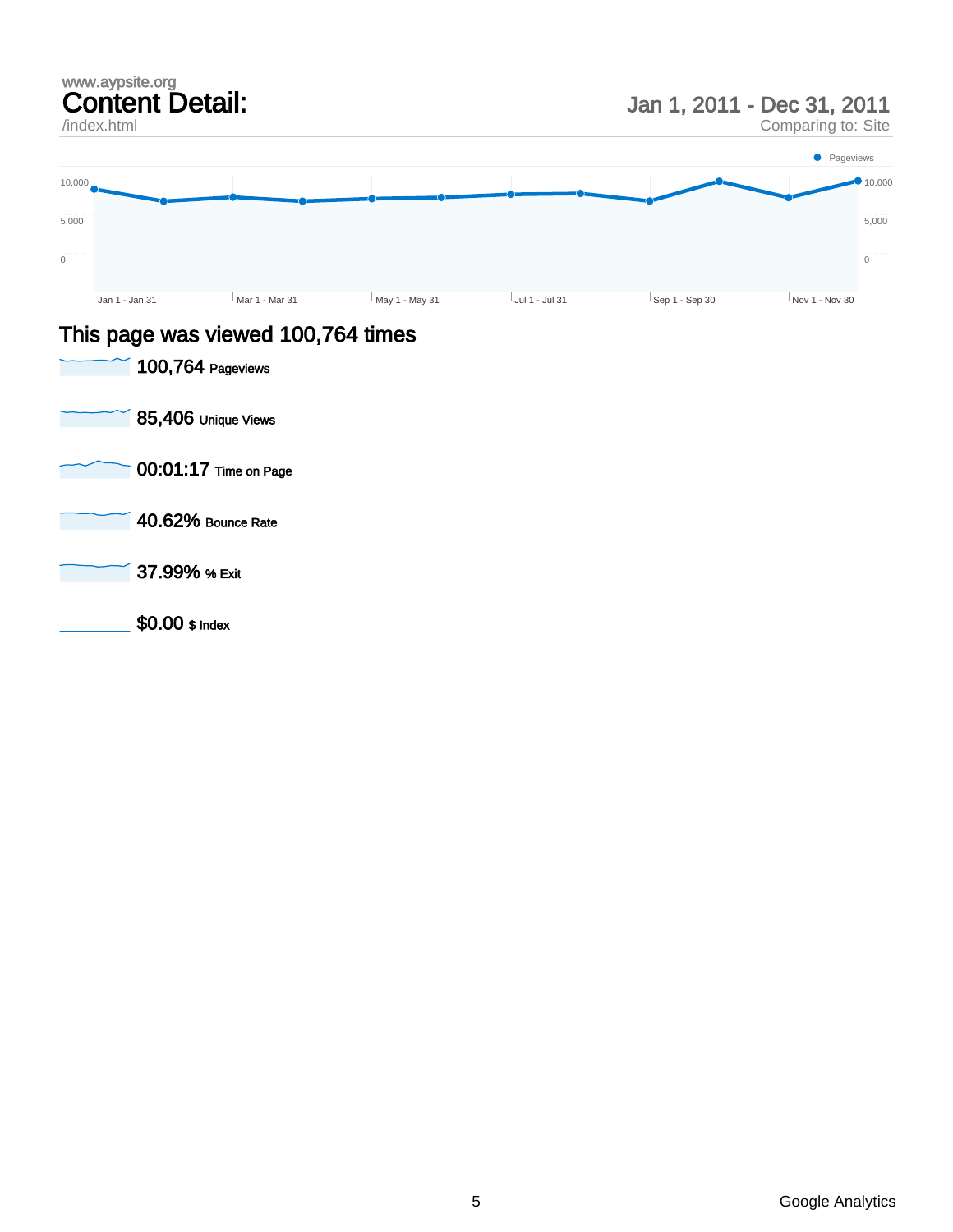# www.aypsite.org<br> **Traffic Sources Overview Manual Star 1, 2011 - Dec 31, 2011**<br>
Comparing to: Site

Comparing to: Site



### All traffic sources sent a total of 344,024 visits



### Top Traffic Sources

| <b>Sources</b>          | <b>Visits</b> | % visits | Keywords                | <b>Visits</b> | % visits |
|-------------------------|---------------|----------|-------------------------|---------------|----------|
| google (organic)        | 166,531       | 48.41%   | ayp                     | 9,783         | 5.48%    |
| $(direct)$ $((none))$   | 99,788        | 29.01%   | advanced yoga practices | 7.664         | 4.29%    |
| aypsite.com (referral)  | 13.083        | 3.80%    | yogani                  | 3.921         | 2.19%    |
| facebook.com (referral) | 8,567         | 2.49%    | ayp yoga                | 3,851         | 2.16%    |
| yahoo (organic)         | 5,403         | 1.57%    | (not set)               | 2,860         | 1.60%    |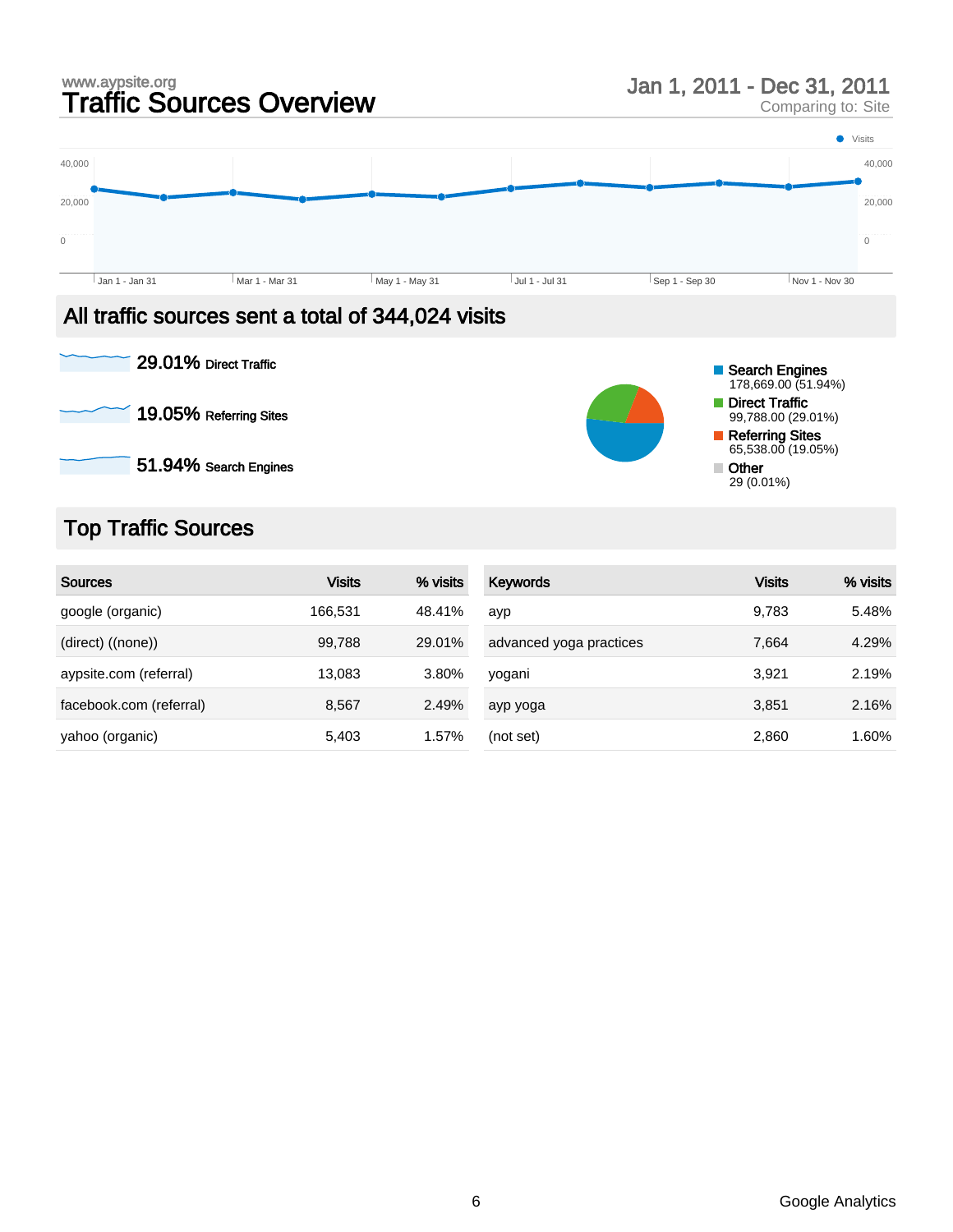### Content Detail: /books.html Jan 1, 2011 - Dec 31, 2011 Comparing to: Site 1,500 3,000  $\,$   $\,$   $\,$ 1,500 3,000 Jan 1 - Jan 31 Mar 1 - Mar 31 May 1 - May 31 Jul 1 - Jul 31 Sep 1 - Sep 30 Nov 1 - Nov 30 • Pageviews

### This page was viewed 25,680 times



www.aypsite.org

 $\boldsymbol{0}$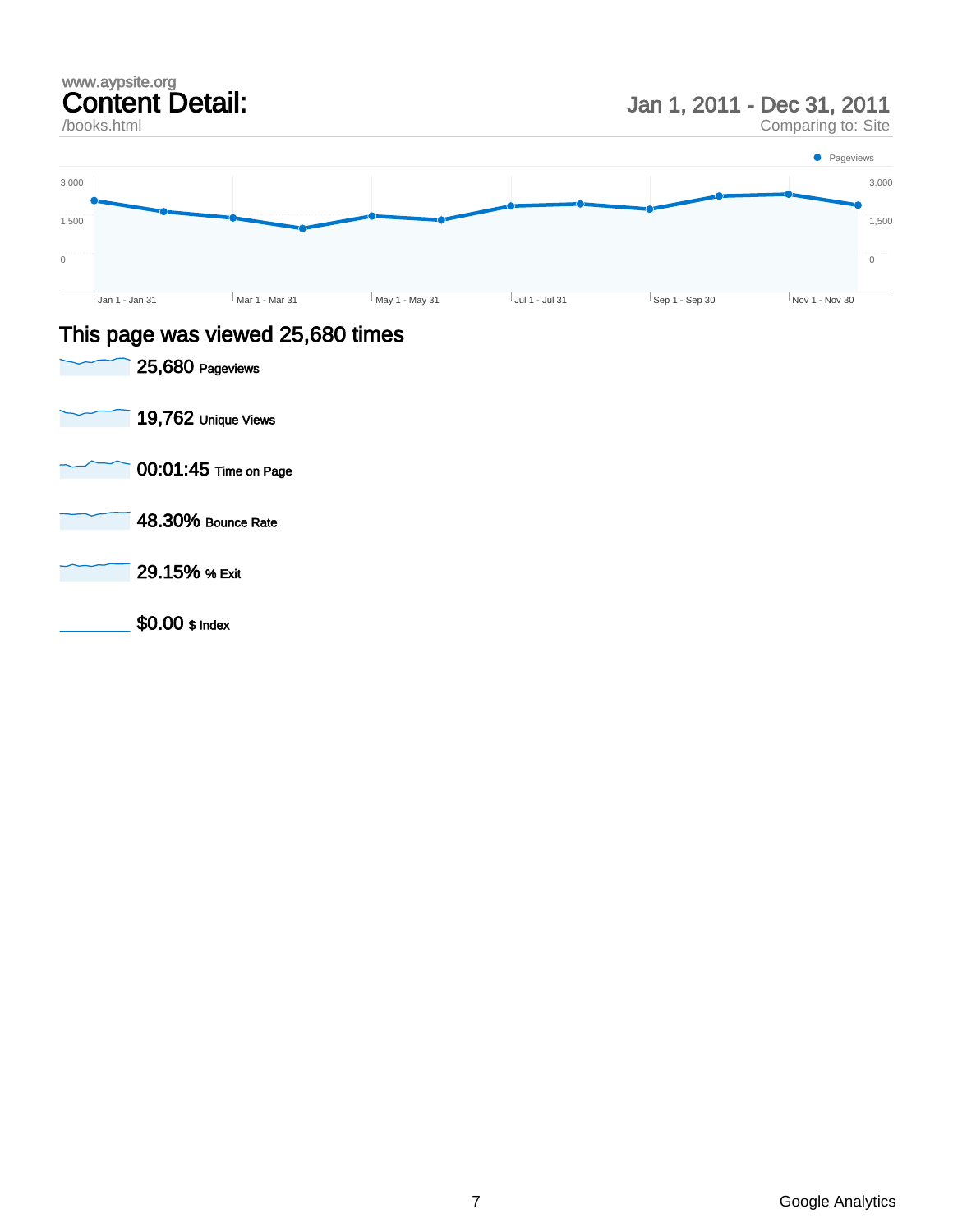# www.aypsite.org<br>**Map Overlay**

## www.aypsite.org<br> **Map Overlay Exercise Site Report of Alliance Comparing to:** Site Comparing to: Site





### 344,024 visits came from 192 countries/territories

| Site Usage                                              |                                                    |                                                                |             |                                                       |              |                                                             |  |
|---------------------------------------------------------|----------------------------------------------------|----------------------------------------------------------------|-------------|-------------------------------------------------------|--------------|-------------------------------------------------------------|--|
| <b>Visits</b><br>344,024<br>% of Site Total:<br>100.00% | Pages/Visit<br>5.24<br>Site Avg:<br>$5.24(0.00\%)$ | Avg. Time on Site<br>00:06:31<br>Site Avg:<br>00:06:31 (0.00%) |             | % New Visits<br>40.82%<br>Site Avg:<br>40.72% (0.24%) |              | <b>Bounce Rate</b><br>48.12%<br>Site Avg:<br>48.12% (0.00%) |  |
| Country/Territory                                       |                                                    | <b>Visits</b>                                                  | Pages/Visit | Avg. Time on<br><b>Site</b>                           | % New Visits | <b>Bounce Rate</b>                                          |  |
| <b>United States</b>                                    |                                                    | 151,014                                                        | 5.83        | 00:07:10                                              | 37.85%       | 46.21%                                                      |  |
| India                                                   |                                                    | 31,412                                                         | 3.73        | 00:04:48                                              | 58.08%       | 61.05%                                                      |  |
| United Kingdom                                          |                                                    | 31,065                                                         | 5.26        | 00:06:11                                              | 33.39%       | 46.51%                                                      |  |
| Canada                                                  |                                                    | 22,084                                                         | 5.44        | 00:06:19                                              | 42.08%       | 48.82%                                                      |  |
| Germany                                                 |                                                    | 9,090                                                          | 5.22        | 00:07:05                                              | 37.58%       | 40.62%                                                      |  |
| Lebanon                                                 |                                                    | 8,403                                                          | 8.75        | 00:12:44                                              | 12.13%       | 27.16%                                                      |  |
| Australia                                               |                                                    | 7,336                                                          | 3.28        | 00:04:09                                              | 55.29%       | 58.52%                                                      |  |
| France                                                  |                                                    | 5,612                                                          | 4.61        | 00:06:20                                              | 37.65%       | 40.57%                                                      |  |
| Spain                                                   |                                                    | 5,229                                                          | 4.11        | 00:03:44                                              | 27.16%       | 55.08%                                                      |  |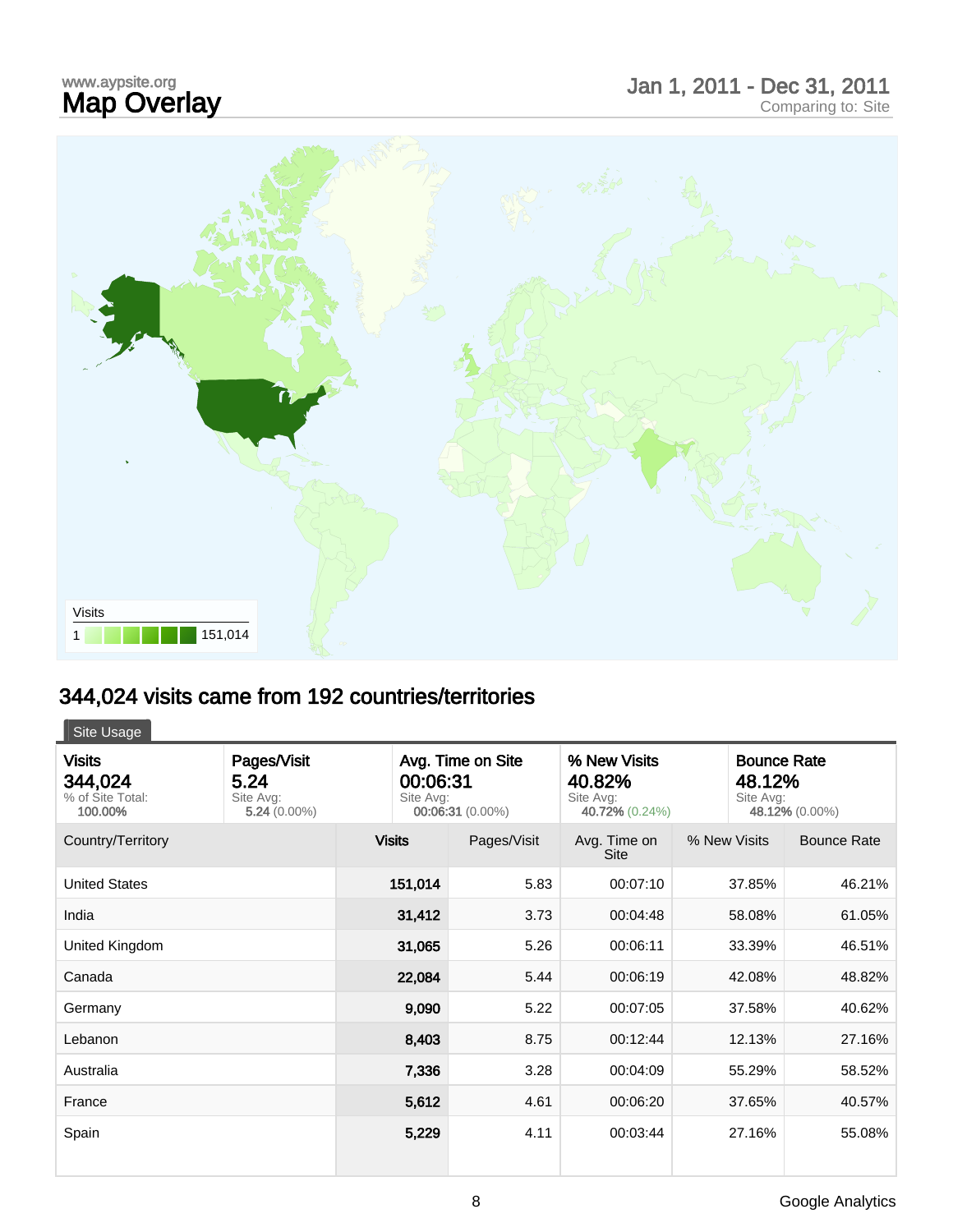| Sweden | 4.642 | 5.50 | 00:05:39 | 26.32% | 54.24%        |
|--------|-------|------|----------|--------|---------------|
|        |       |      |          |        | 1 - 10 of 192 |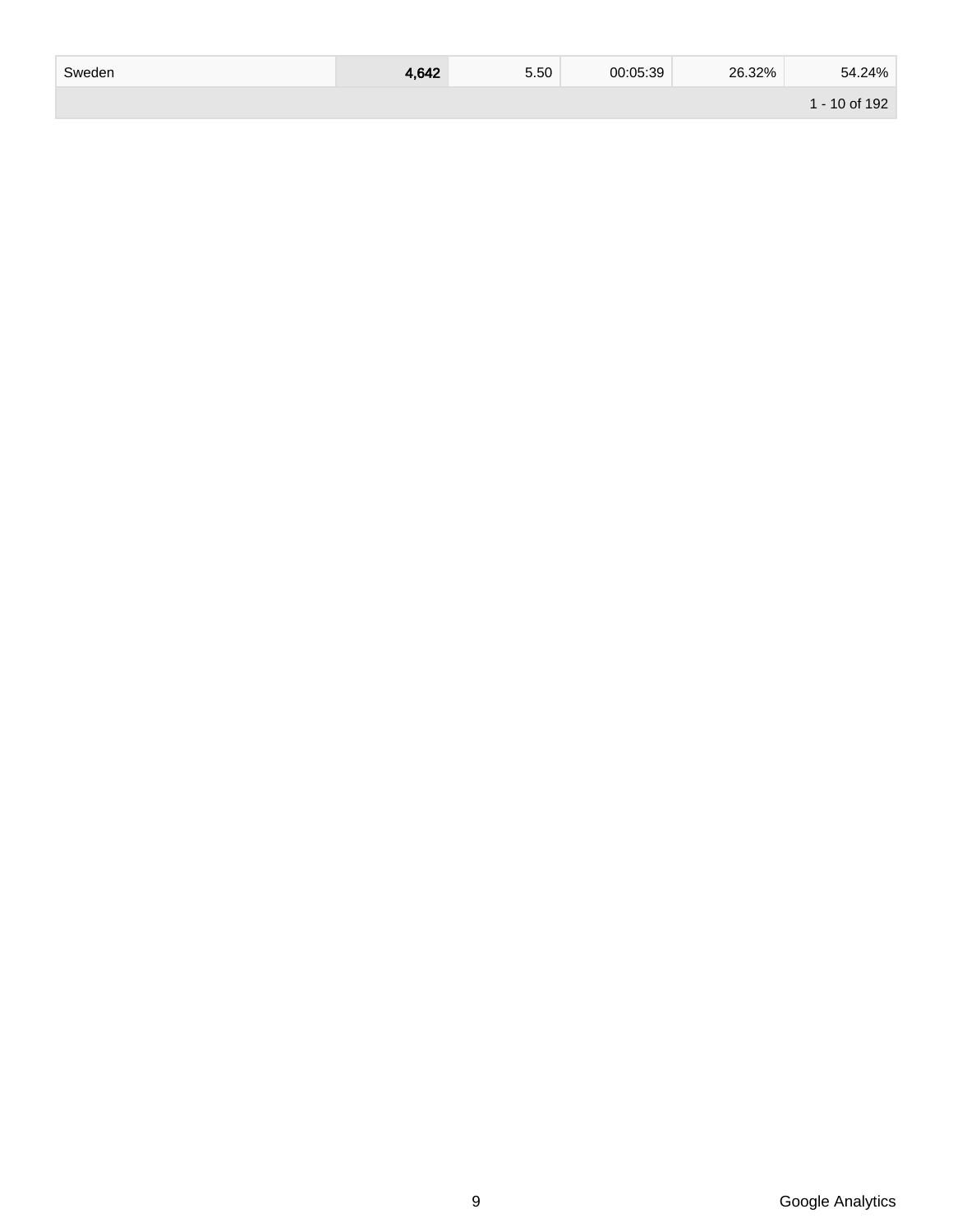www.aypsite.org www.aypsite.org<br> **Pageviews for all visitors** Man 1, 2011 - Dec 31, 2011<br>
Comparing to: Site

Comparing to: Site





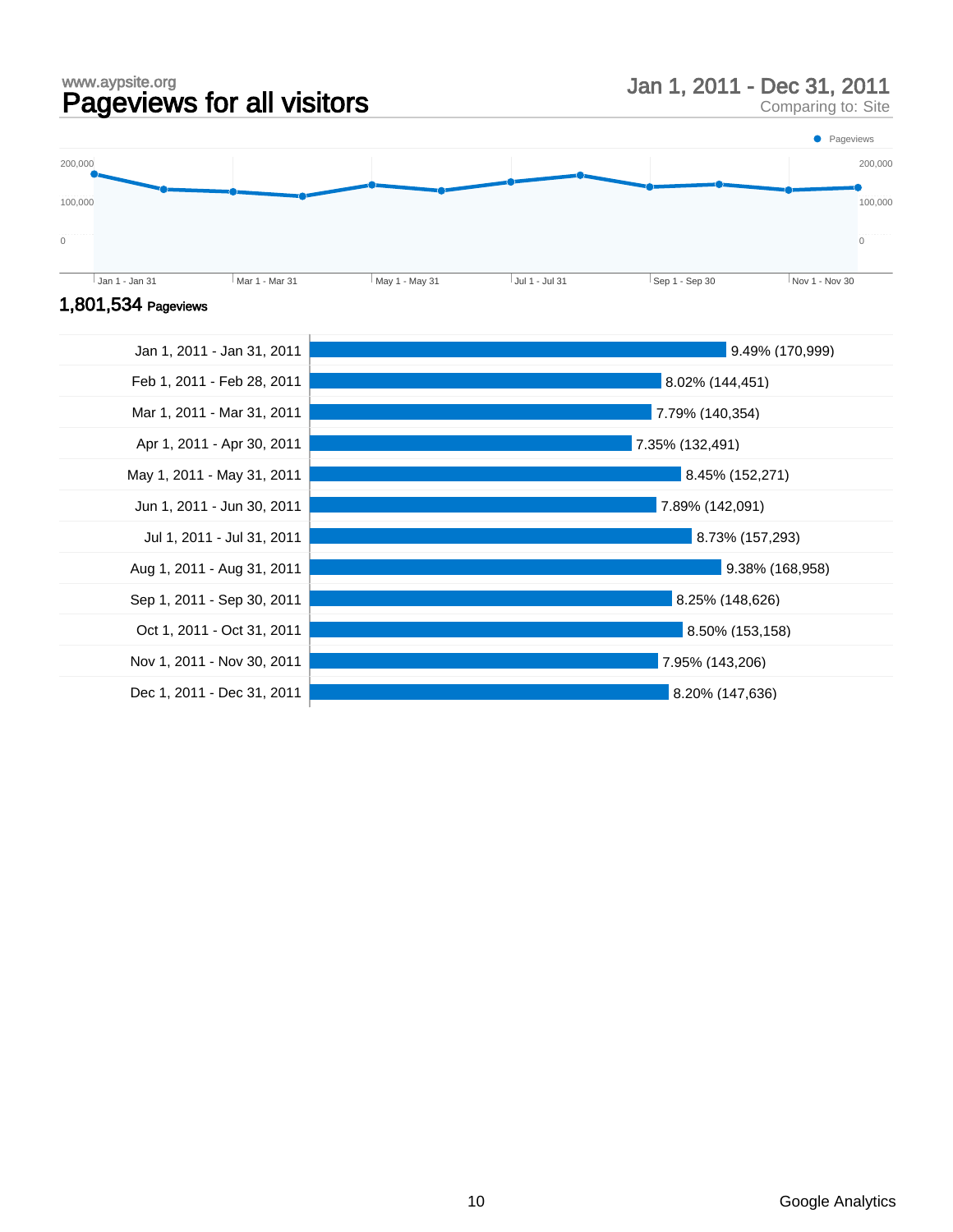### www.aypsite.org New vs. Returning:

Returning Visitor

Jan 1, 2011 - Dec 31, 2011

Comparing to: Site



### This visitor type sent 203,592 visits

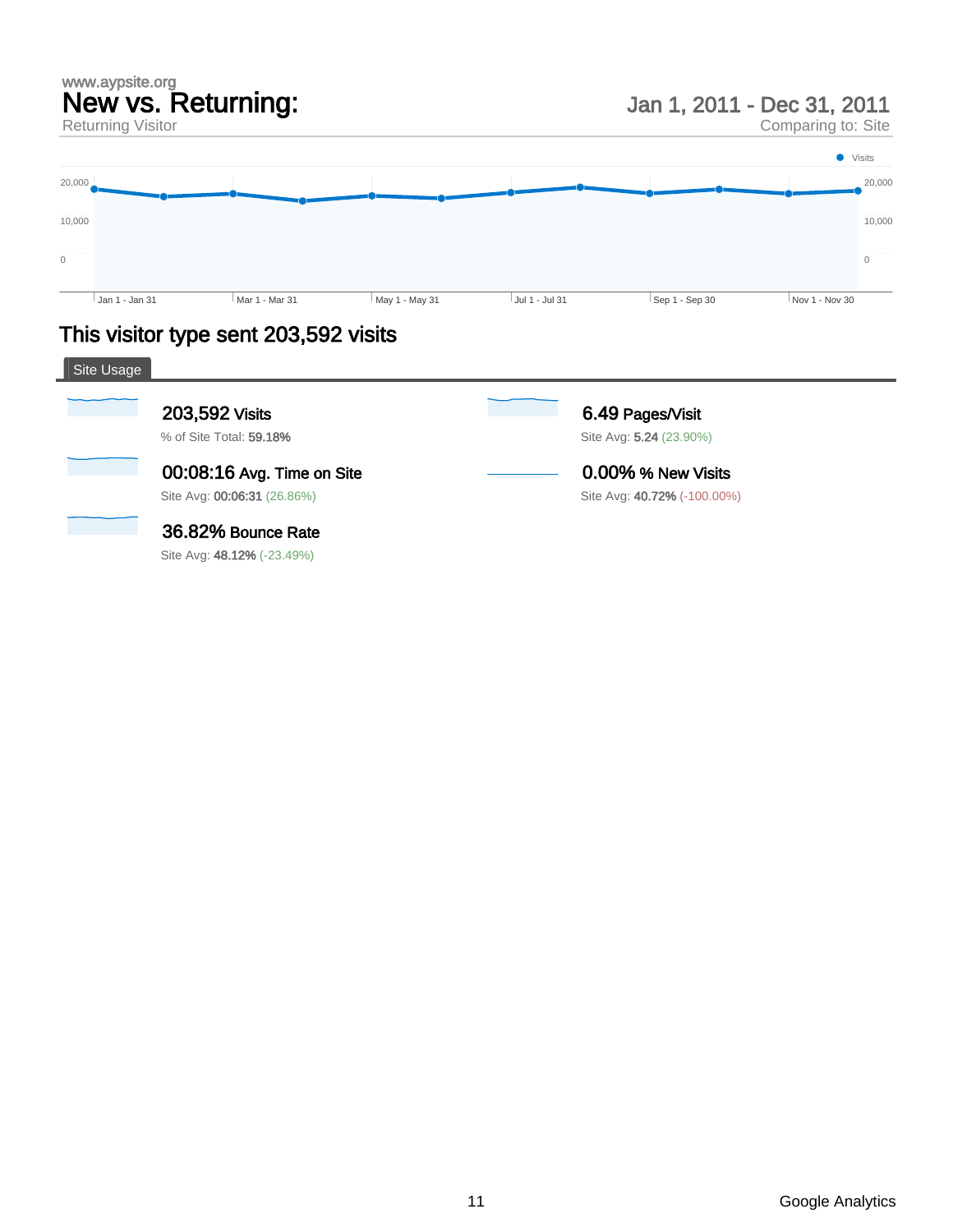### www.aypsite.org Content Detail:

/forum/index.html

Jan 1, 2011 - Dec 31, 2011

Comparing to: Site



### This page was viewed 88,619 times

| 88,619 Pageviews      |
|-----------------------|
| 61,676 Unique Views   |
| 00:00:37 Time on Page |
| 13.16% Bounce Rate    |
| 9.49% % Exit          |
| $$0.00$ \$ Index      |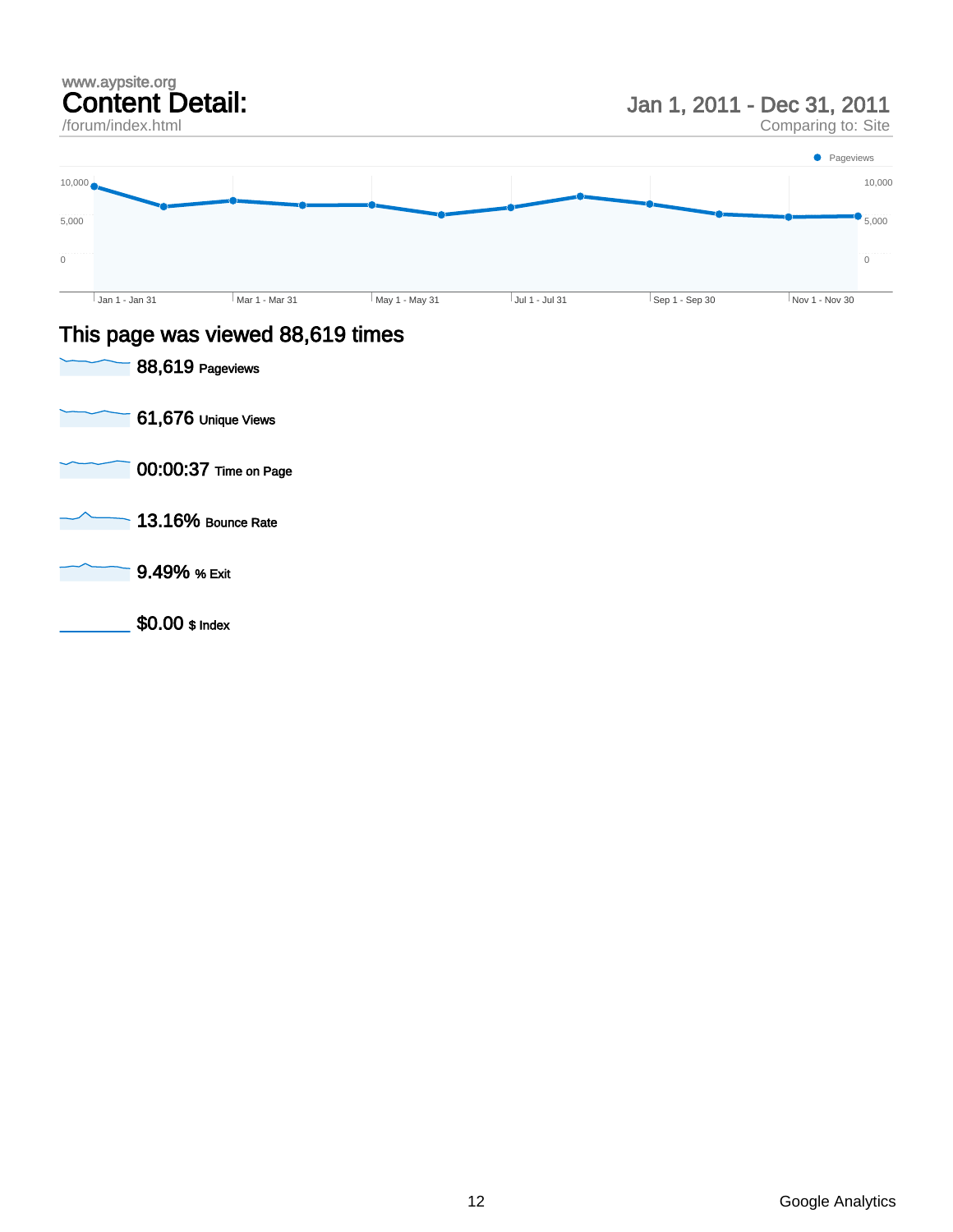### www.aypsite.org Content Detail: /forum/active.asp Jan 1, 2011 - Dec 31, 2011 Comparing to: Site  $\boldsymbol{0}$ 15,000 30,000  $\,$   $\,$   $\,$  $\bullet$  15,000 30,000 Jan 1 - Jan 31 Mar 1 - Mar 31 May 1 - May 31 Jul 1 - Jul 31 Sep 1 - Sep 30 Nov 1 - Nov 30 **Pageviews**

### This page was viewed 247,714 times

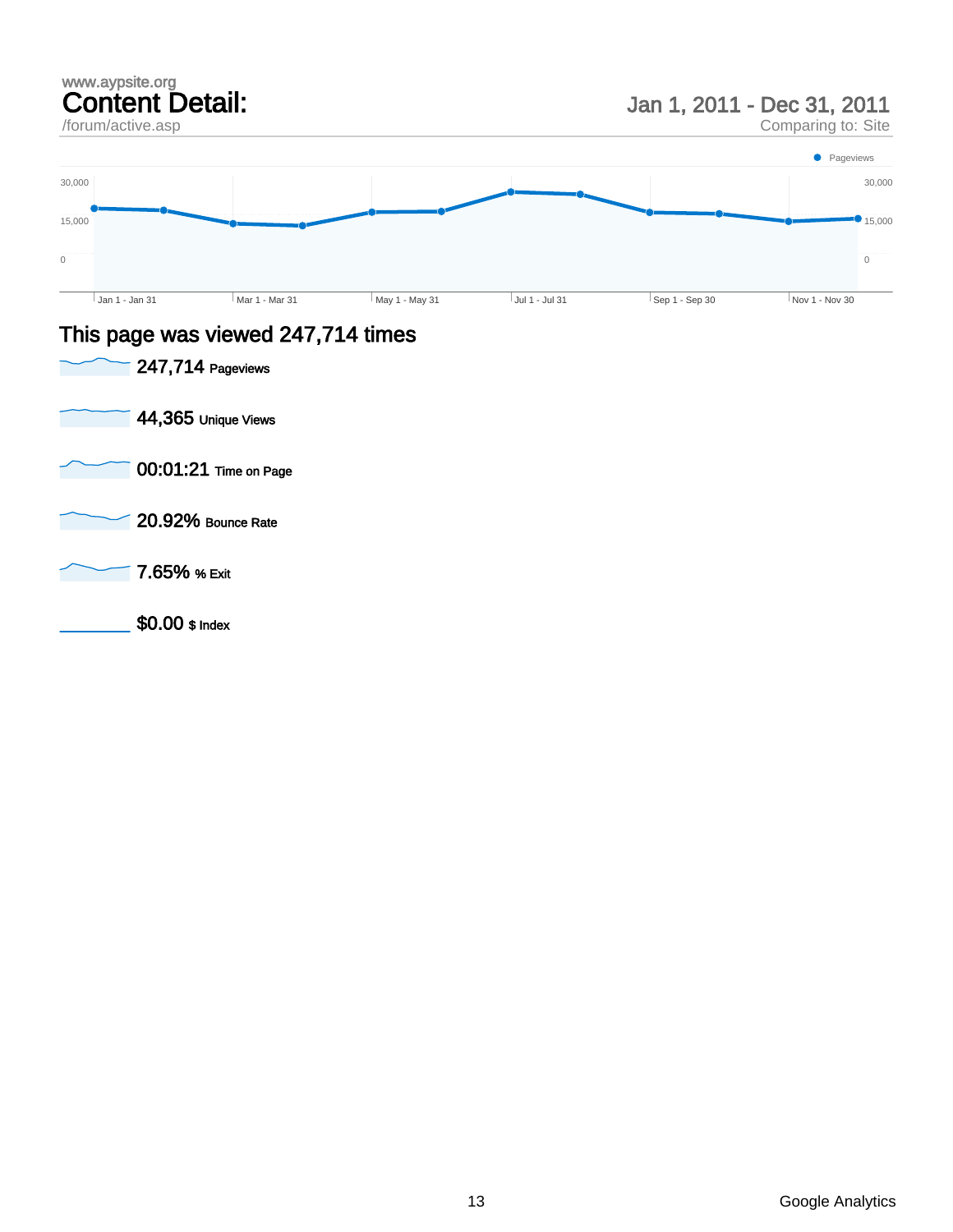

### This page was viewed 7,981 times